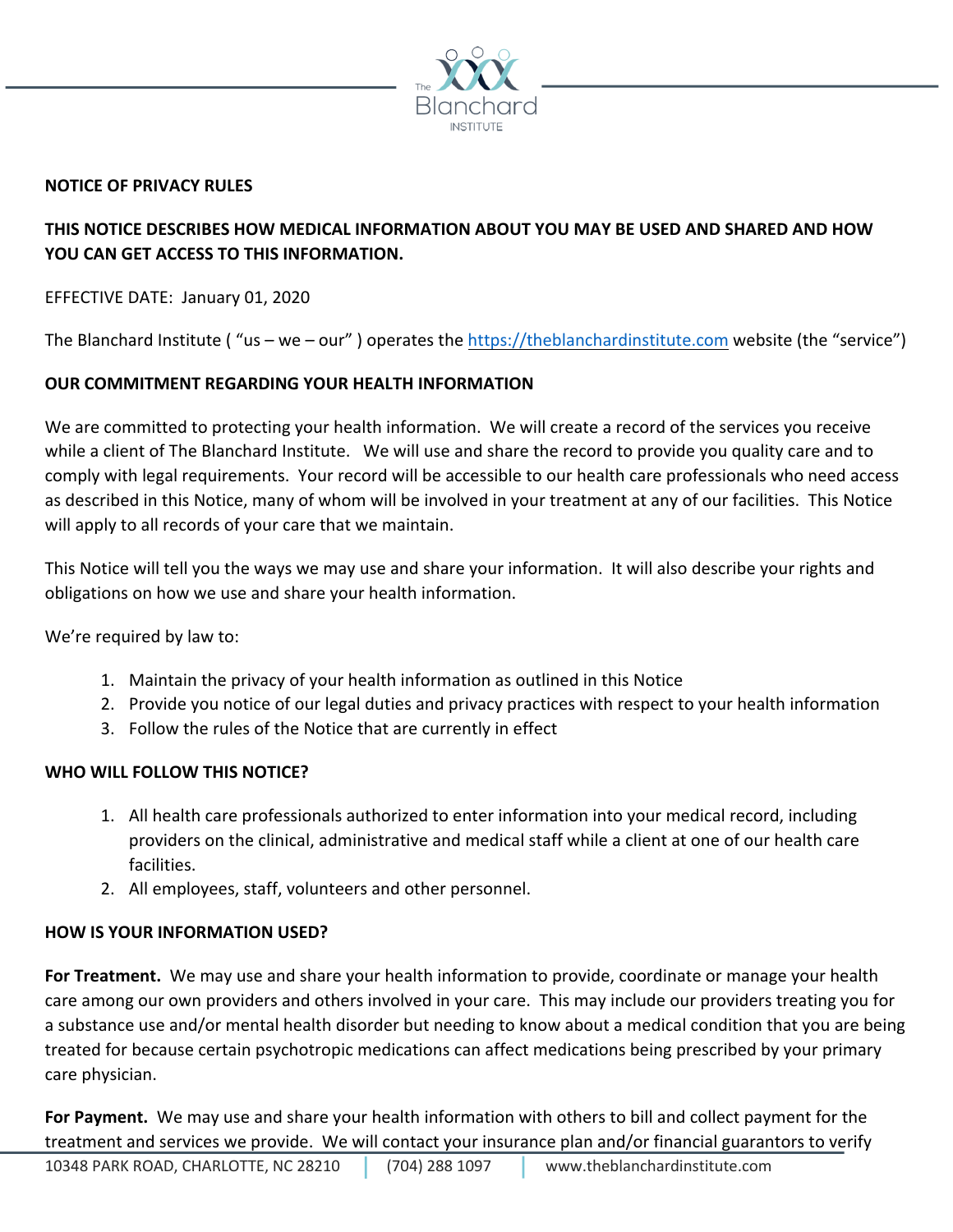

coverage and benefits and for approval of payment. We may also share your health information with billing departments, insurance companies, health plans and their agents and consumer reporting agencies. We may email or mail documentation for billing purposes to all parties involved in the financial responsibilities of the services being provided to you.

**For Health Care Services.** We may use and share health information to conduct our business activities and health care services that assist us in improving the quality and cost of the care we provide to you and other clients. We may use client information to add new services or decide what services are not needed and whether new treatments are effective. We may share information for education, licensing, legal and other purposes.

**Appointment Reminders.** We may use and share information to contact you as a reminder that you have an appointment for treatment or care.

**Health Related Benefits and Services.** We may use and share health information to you about health related benefits or services that may be of interest to you or to advise you of new facilities and/or services we are opening and can provide.

**Business Associates.** We may hire other people to help us perform our services, operate our facilities or improve our operations. We may share your health and financial information with them so they can perform the job we have asked them to do. We require them to protect your information and keep it confidential. For example, we may hire collection agencies to collect payments.

## **USE OF HEALTH INFORMATION FROM WHICH YOU MAY OPT OUT**

## **Marketing Activities**

We may use your Personal Demographic information to contact you with newsletters, marketing or promotional materials and other information that may be of interest to you. You may opt out of receiving any, or all, of these communications from us by following the unsubscribe link or instructions provided in any email we send.

## **Mental Health**

Your information can be shared with other providers outside of the facility for purposes of treatment, payment and health care services. You have the right to opt out of the mental health information being available by requesting to opt out in writing and submitting it to your facility provider. Please allow (5) business days for the opt out to take effect. You can opt back in by giving similar notice. Note there are some situations in which we can share your mental health information even if you opt out, such as an emergency.

## **Individuals, Family Members and Guarantors Involved in Your Care or Payment for Your Care**

We may share your health information with a family member, personal representative, friend or other person you identify. We will share your information that is directly related to their involvement in your care or payment for your care. Example, if you are on your spouse's insurance plan, your spouse may have access to a bill of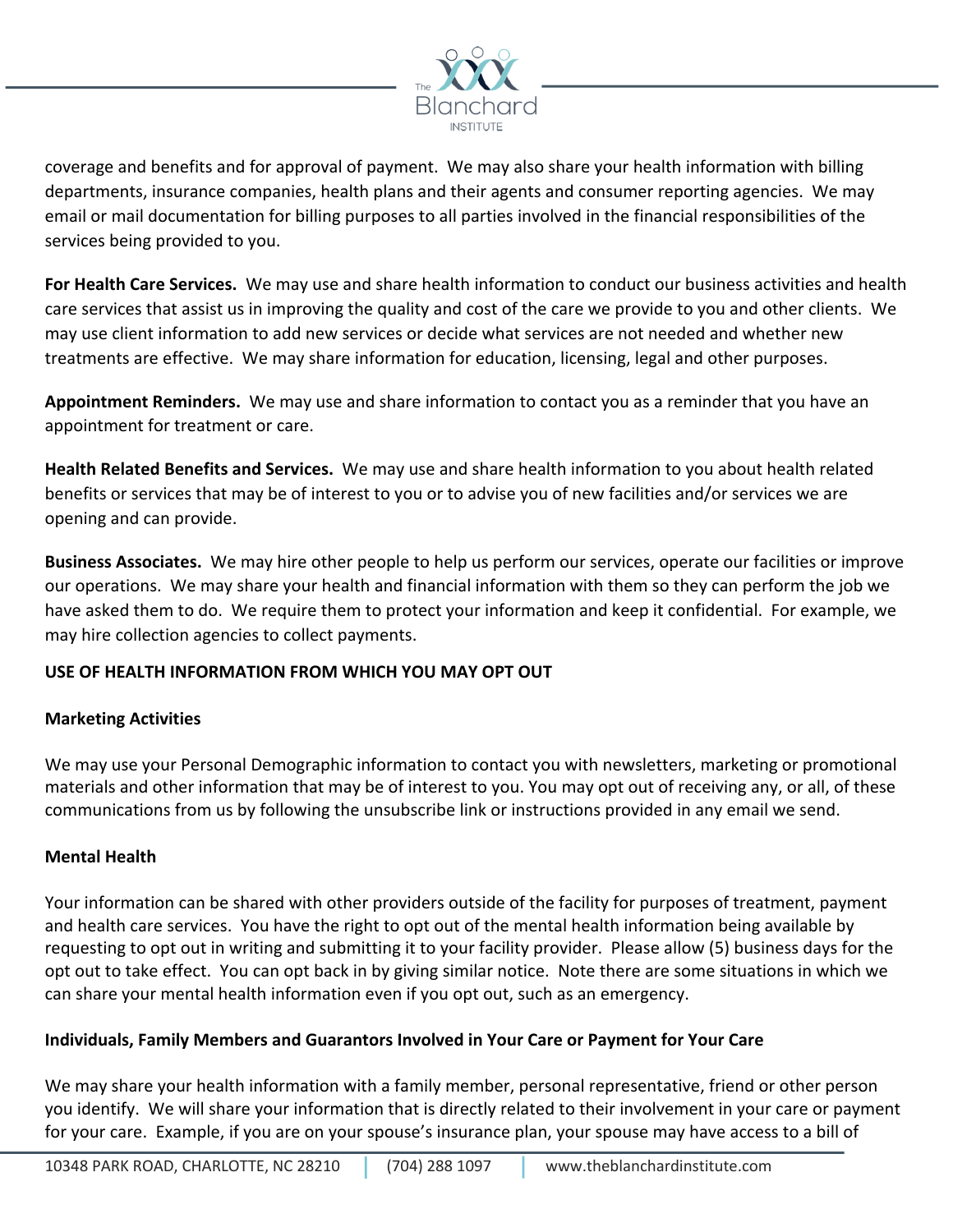

services provided. We may share information when it is necessary to notify them of your location, general condition or death. In the event of an emergency, we will use our professional judgement to decide if it is in your best interest to share your health information with a person involved with your care. If you bring family members or others to your appointments and do not tell us that you object to them hearing your information, then we are allowed to interpret that as your consent for them to do so.

#### **SPECIAL SITUATIONS**

In some situations, we may use or share your health information without your permission or allowing you an opportunity to object. Examples include:

- 1. When required by Law
- 2. For public health activities such as to prevent or control disease, injury, or disability, to report reactions to medicine or problems with medical products.
- 3. For health oversight activities for a legal proceeding
- 4. To law enforcement
- 5. To avoid a serious threat to health or safety
- 6. To coroners, and medical examiners for disaster relief
- 7. For research
- 8. For specialized government functions for worker's compensation

#### **STATE OR FEDERAL LAWS**

State and Federal laws require us to protect your health information in keeping with or in addition to this Notice. State law protects your health information under the provider-client privilege – HIPAA. Federal law protects your health information in keeping with or in addition to this Notice under the provider-client privilege for treatment of substance Use Disorders (SUD) 42 CFR Part 2. If there is an emergency or if you threaten to hurt someone, we can share the information as necessary.

#### **OTHER USES OF HEALTH INFORMATION**

In most cases, we require your written permission to use or share psychotherapy notes, or to share your information in a way that constitutes sale of health information. Before we use or share your health information in a manner not covered by this Notice or required or permitted by applicable laws, we will ask for your written permission. We may also remove all identifiers from your information to make it anonymous and use or share it for other purposes.

#### **RIGHTS REGARDING YOUR HEALTH INFORMATION**

You have the following rights regarding health information we maintain on you:

## **ACCESS TO A COPY OF YOUR HEALTH RECORDS**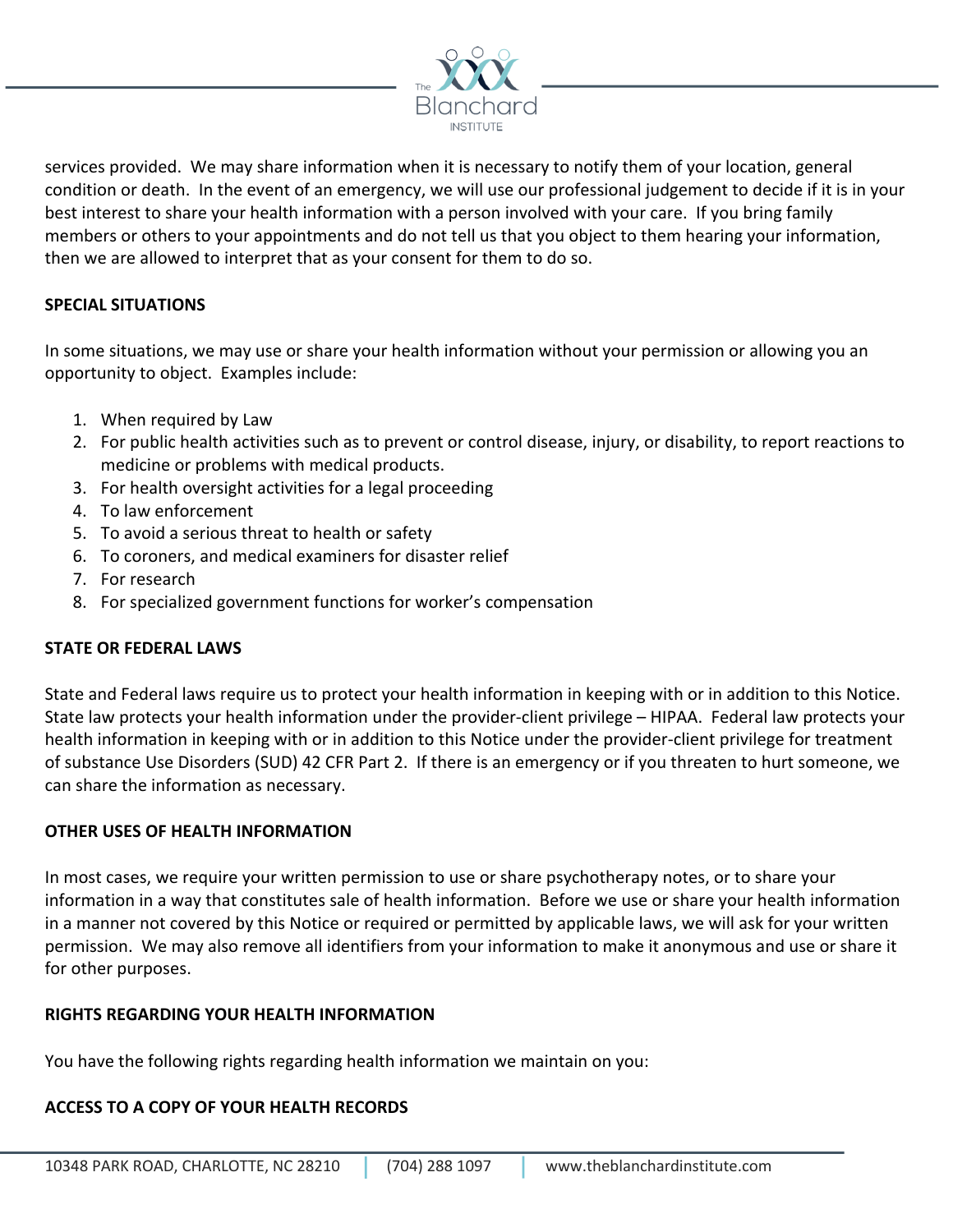

- 1. You can ask to see and get a copy of your health record and other health information. You may not be able to get all of your information in special cases. If your provider determines something in your file might endanger you or someone else, your request may be denied.
- 2. In most cases, copies of your health record will be given within 30 days, but this time frame can be extended for another 30 days if needed.
- 3. You may have a cost for the copying and/or mailing if you request copies and/or mailing.
- 4. To request a copy of your health record, submit a written letter to our facility.

## **REVOKE AN AUTHORIZATION**

1. If you have signed authorization to use or share your information, you may revoke that permission at any time by writing a letter to our facility and/or signing the revocation provided on the consent. If you revoke permission, we will no longer use or share your health information for the reasons covered by your written authorization. You understand that we are unable to take back any information we have already shared before you notified us of your revocation.

## **REQUEST THAT WE CHANGE HOW WE CONTACT YOU**

- 1. You can make reasonable requests to be contacted at different places or in different ways. Example includes having us contact you on your cell number instead of your home number or ask that lab results be sent to your office instead of your home. To request confidential communications, you must write a letter to our facility, you are not required to tell us the reason for your request. We will accommodate all reasonable requests, but your request must specify how or where you wish to be contacted. We may also ask how you will handle payments if this takes away the ability to contact guarantors or individuals who were previously assigned financial responsibility.
- 2. You have the right to a paper copy of this Notice upon request.
- 3. You have the right to be notified of a Breach. You have the right to be notified if your health information is acquired, used or shared in a manner not permitted under law which compromises the security or privacy of your health record.

## **CHANGES TO THIS PRIVACY NOTICE**

We reserve the right to change this Notice. We reserve the right to make the revised Notice effective for health information we already have about you, as well as any health information we create or receive in the future. The Notice will contain the effective date on the first page. We will post a copy of the current Notice of Privacy Rules at our facility and on our website.

## **COMPLAINTS AND GRIEVANCES**

Client orientation to treatment includes a review of the rights of the clients at The Blanchard Institute, including the right to file a grievance when a client believes that the program or staff has violated their rights. The formal grievance procedure is posted in a prominent location within where clinical services are provided. The formal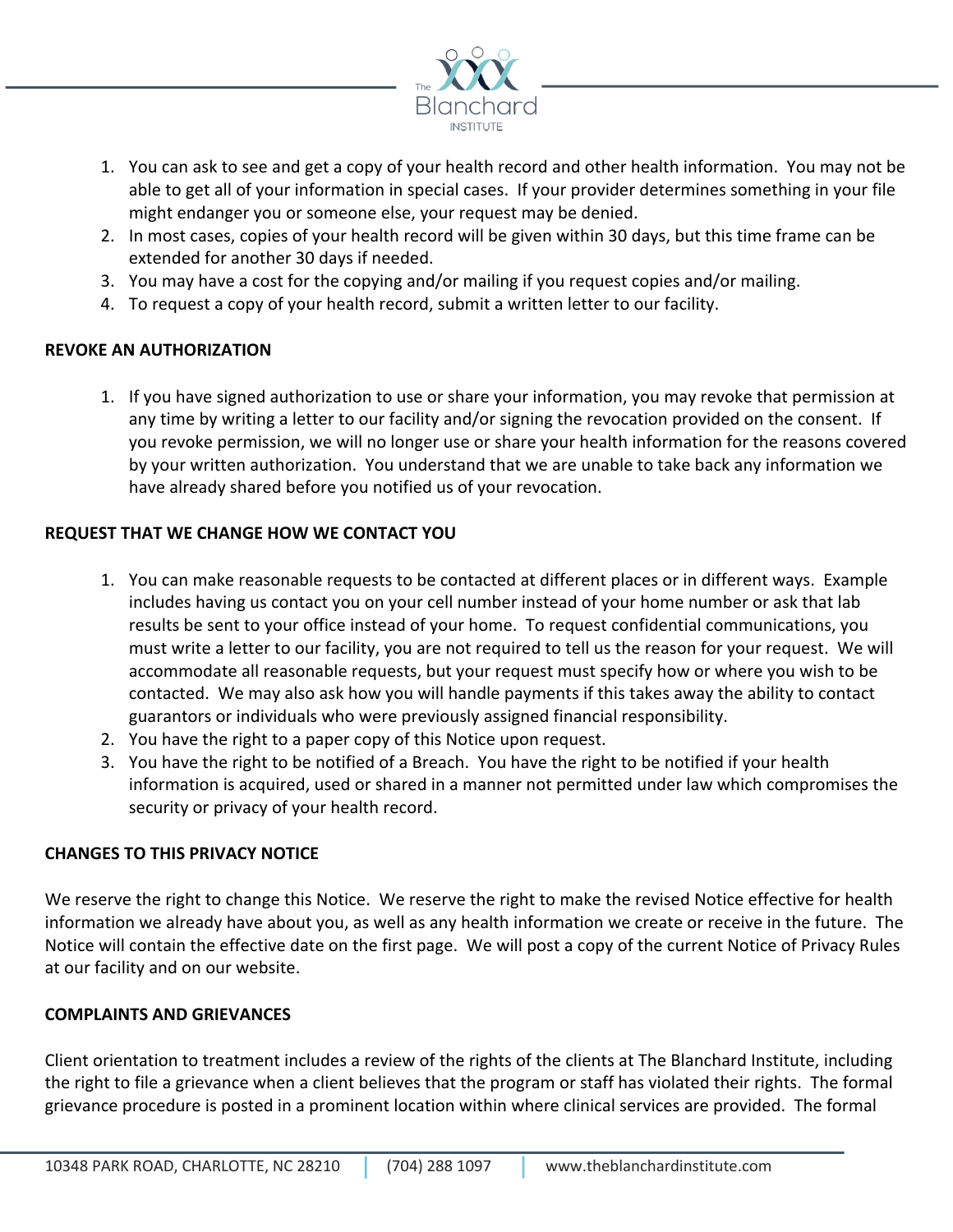

grievance procedure is also included in the Client Handbook.

If you believe your information was used or shared in a way that is not allowed under this Notice of Privacy Rules, or if you have a complaint or problem, please advise your primary therapist or any member of our Leadership Team listed below:

Ward Blanchard, CEO & Founder ward@theblanchardinstitute.com 704-414-7247

Allison Christie, COO allisonc@theblanchardinstitute.com 704-414-7232

Clients also have the right to file complaints and grievances to the NC DHHS:

By Mail – Complaint Intake Unit, 2711 Mail Service Center, Raleigh, NC 27699-2711

By Phone – Complaint Hotline within NC – 800-624-3004 or 919-855-4500 Hours 830AM to 4:00PM Weekdays

#### **Tracking & Cookies Data**

We use cookies and similar tracking technologies to track the activity on our Service and hold certain information.

Cookies are files with small amount of data which may include an anonymous unique identifier. Cookies are sent to your browser from a website and stored on your device. Tracking technologies also used are beacons, tags, and scripts to collect and track information and to improve and analyze our Service.

You can instruct your browser to refuse all cookies or to indicate when a cookie is being sent. However, if you do not accept cookies, you may not be able to use some portions of our Service.

Examples of Cookies we use:

- **Session Cookies.** We use Session Cookies to operate our Service.
- **Preference Cookies.** We use Preference Cookies to remember your preferences and various settings.
- **Security Cookies.** We use Security Cookies for security purposes.
- **Advertising Cookies.** Advertising Cookies are used to serve you with advertisements that may be relevant to you and your interests.

If you are located outside United States and choose to provide information to us, please note that we transfer the data, including Personal Data, to United States and process it there.

Your consent to this Notice of Privacy Rules followed by your submission of such information represents your agreement to that transfer.

The Blanchard Institute will take all steps reasonably necessary to ensure that your data is treated securely and in accordance with this Notice of Privacy Rules and no transfer of your Personal Data will take place to an